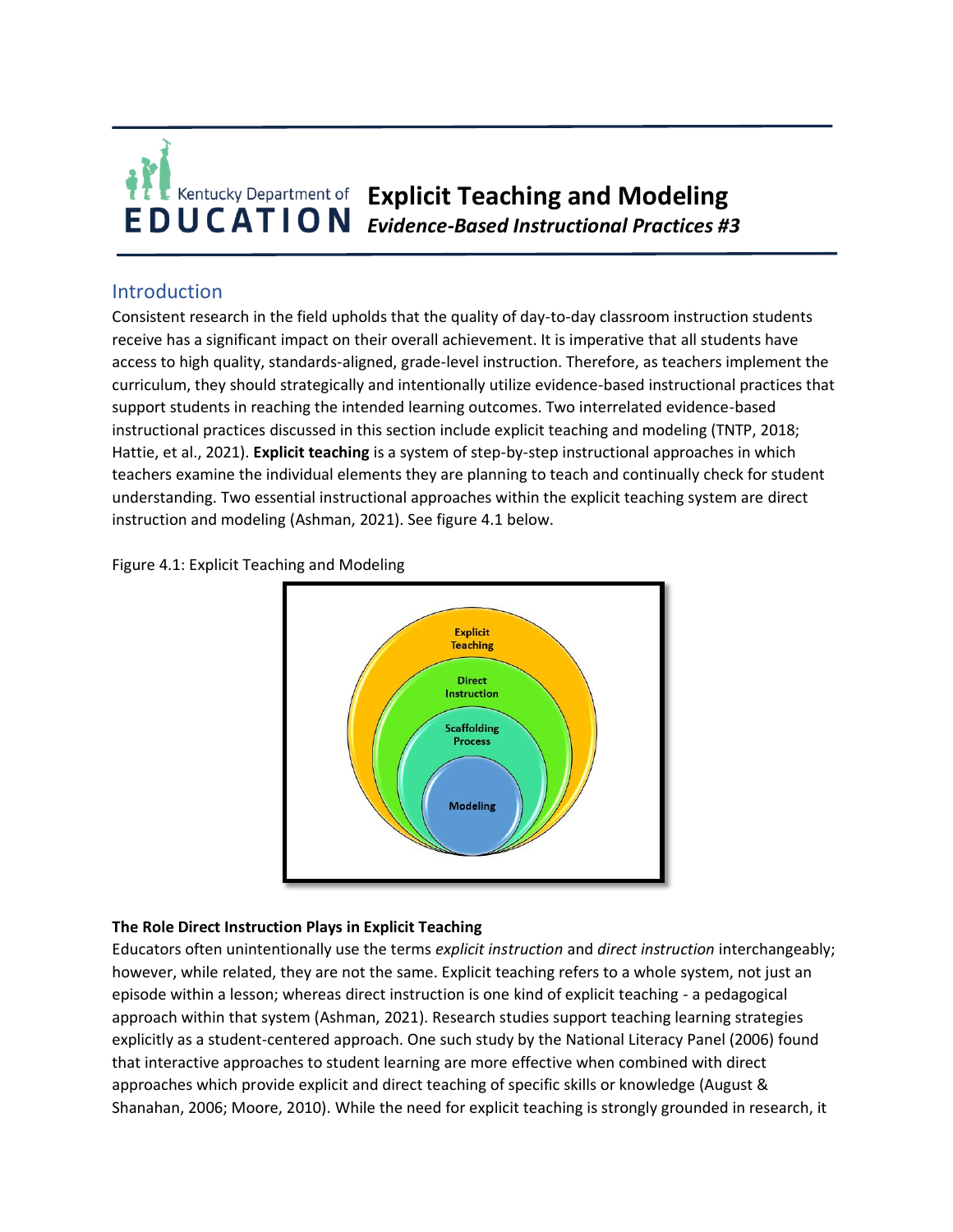is sometimes unpopular in education as it is viewed as conflicting with more popular education theories including inquiry and project-based learning (Ashman, 2021).

Some educators view explicit teaching as commanding and rigid, upholding that students should come to know information on their own through exploration and discovery rather than through explicit instruction. However, author and researcher Greg Ashman (2021) argues that discovery and explicit learning can co-exist; both have a purpose and place in today's classrooms. Because a large majority of what is often observed in secondary explicit teaching is "suboptimal" (i.e., standing at the front of the classroom lecturing), leaders do not get an accurate sense of what explicit instruction truly is because they do not get enough opportunities to observe it in action.

# Explicit Instruction and Teacher Effectiveness

**Explicit instruction's true effectiveness comes from its ability to encourage teachers to examine the individual elements they are planning to teach and continually check for student understanding.** This key element of explicit instruction forces teachers to think through the step-by-step processes that students must follow to reveal when students do not understand or have misconceptions. Regardless of their educational philosophies, many educational experts have consistently observed the following teacher behaviors during effective explicit instruction. Teachers of explicit instruction consistently (Ashman, 2021):

- Optimize instructional time;
- Use active teaching by presenting concepts to students with a balance of conceptual and procedural knowledge through supervision, encouragement and the building on of initial presentations;
- Are proactive in classroom management practices;
- Demonstrate clarity in communicating learning goals, success criteria and delivery of content;
- Are enthusiastic and warm toward students;
- Provide well-paced "Goldilocks" lessons (not too fast and not too slow);
- Teach to mastery by providing adequate review and feedback; and
- Possess adequate subject matter knowledge where the teacher is viewed as a full director of the learning, not a facilitator or guide (Ashman, 2021).

While explicit teaching is a system of instructional approaches, direct instruction is a critical approach type within that system. For some educators, direct instruction conjures up negative connotations as a scripted, inflexible instructional approach that devalues teacher autonomy. While it is a commonly misunderstood instructional design strategy in the field, many educators are quick to discount its effectiveness because they do not understand the full scope of benefits direct instruction can provide students when learning new content. **Direct instruction "offers a pedagogical pathway that provides students with modeling, scaffolding and practice they require when learning new skills and concepts" and according to continued research, it remains one of the most effective means of teaching complex content (Ashman, 2021).** In fact, according to John Hattie's meta-analyses research, direct instruction has an effect size of 0.59 - more than one year's growth in one year's worth of time. Therefore, we are likely to see student gains when direct instruction is implemented as intended (Fisher, et al., 2020). Developed by Siegfried Engelmann and Wesley Becker, direct instruction originally included scripted and carefully sequenced lessons, but have more recently moved into teacher-directed, highly structured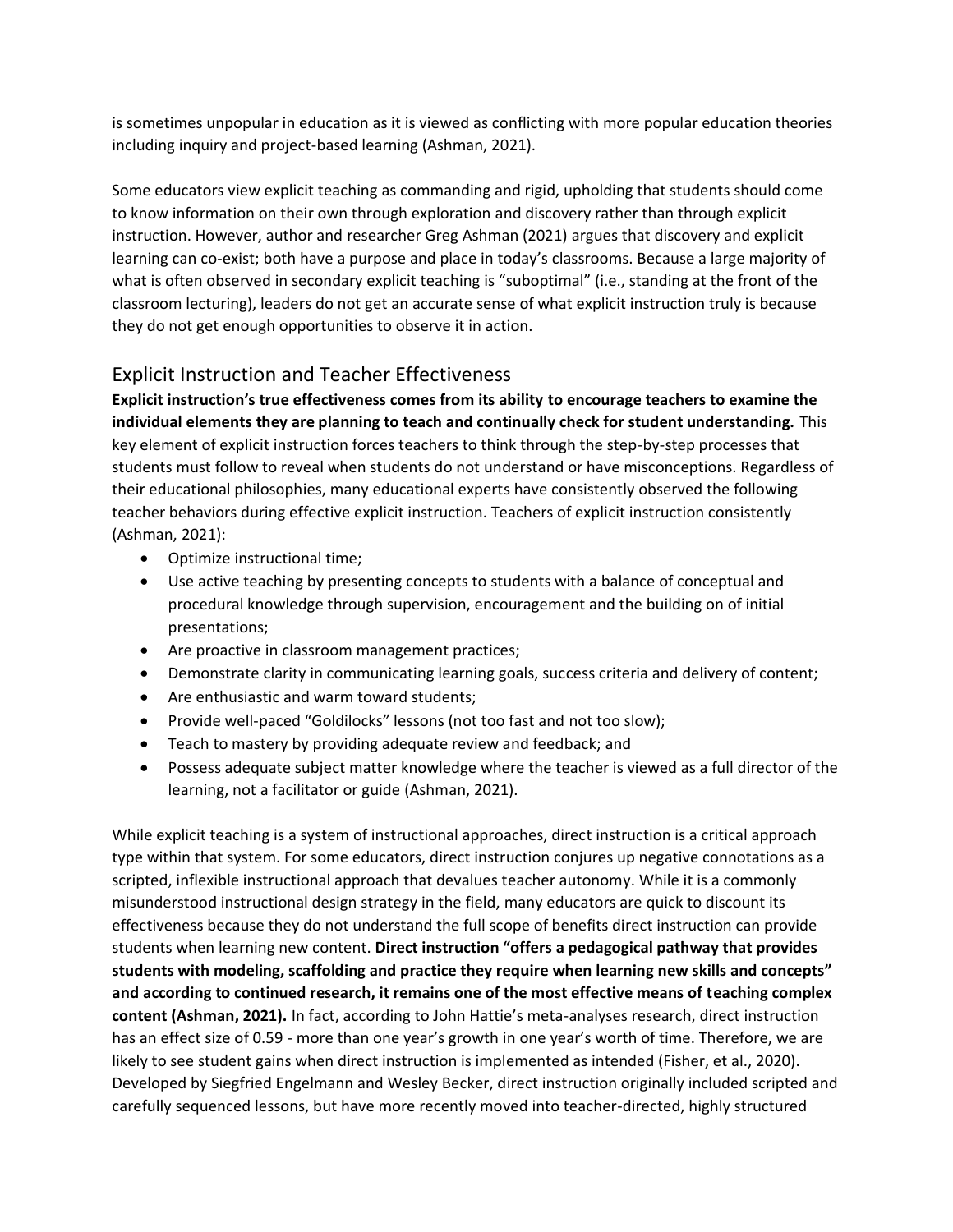lessons based on explanation, demonstration and practice. These more current models of direct instruction focus on student engagement, small group instruction and specific, immediate feedback. One of the primary benefits of direct instruction is that it follows a set methodology, which often uses non-examples to avoid student misconceptions from arising in the first place. Teacher misconception exists that direct instruction is only beneficial in developing basic skills. However, compared to control groups in basic skills, direct instruction groups produced larger gains in student problem solving and selfesteem. In addition, students receiving direct instruction had higher graduation rates than students who did not receive direct instruction following studies many years later (Ashman, 2021).

### **Lesson Sequences for Direct Instruction**

Models of direct instruction are highly controlled to include a sequencing of concepts, and, unlike traditional instructional models and programs, the planning and delivery of direct instruction are seen as separate tasks. Educators plan the responses they desire from students and reinforce those with praise (Ashman, 2021). **Current models of direct instruction lessons suggest the following general pattern or sequence:**

- 1. Review of previous learning briefly at the beginning of the lesson going from known to new information.
- 2. State goals at the beginning of the lesson.
- 3. Present new material in small steps with practice for students after each step.
- 4. Provide clear, detailed instructions and explanations.
- 5. Include a high level of active practice for all students.
- 6. Check for student understanding, ask many questions, and collect responses from all students.
- 7. Guide students during initial practice.
- 8. Use explicit instruction and practice for seatwork tasks, monitoring students as they work (Fisher, et al., 2020).

# Acquiring New Information and the Role of the Teacher

So how do we ensure that all students are given the same opportunities to learn the content using the best approach possible? Is direct instruction the best approach for all learners? We know that *giving*  students information is not enough; they must come to *understand* the content they are learning. According to researchers Grant Wiggins and Jay McTighe, learning for understanding "requires that curriculum and instruction address three different but interrelated academic goals: 1) helping students **acquire** important information and skills, 2) **make meaning** of that content, and (3) effectively **transfer**  their learning to new situations both within school and beyond it." Teachers can take on varying roles in the classroom as they attempt to support students in achieving these three academic goals. By incorporating various instructional approaches, the classroom teacher can assume the role of direct instructor, coach or facilitator. While all three roles are needed and serve different purposes in the classroom, **explicit teaching and modeling occurs when the teacher is activating the role of direct instructor and the primary goal is to help learners acquire basic information and skills, particularly information that is new or complex in nature**. Examples of direct instructional methodologies can include lectures, multimedia presentations, convergent questioning, demonstrations, modeling, guided practice and feedback (Wiggins & McTighe, 2008; Ashman, 2021).

When too much information is presented to students at once, it becomes increasingly more likely that student misconceptions will develop. By teaching small increments of material, providing time for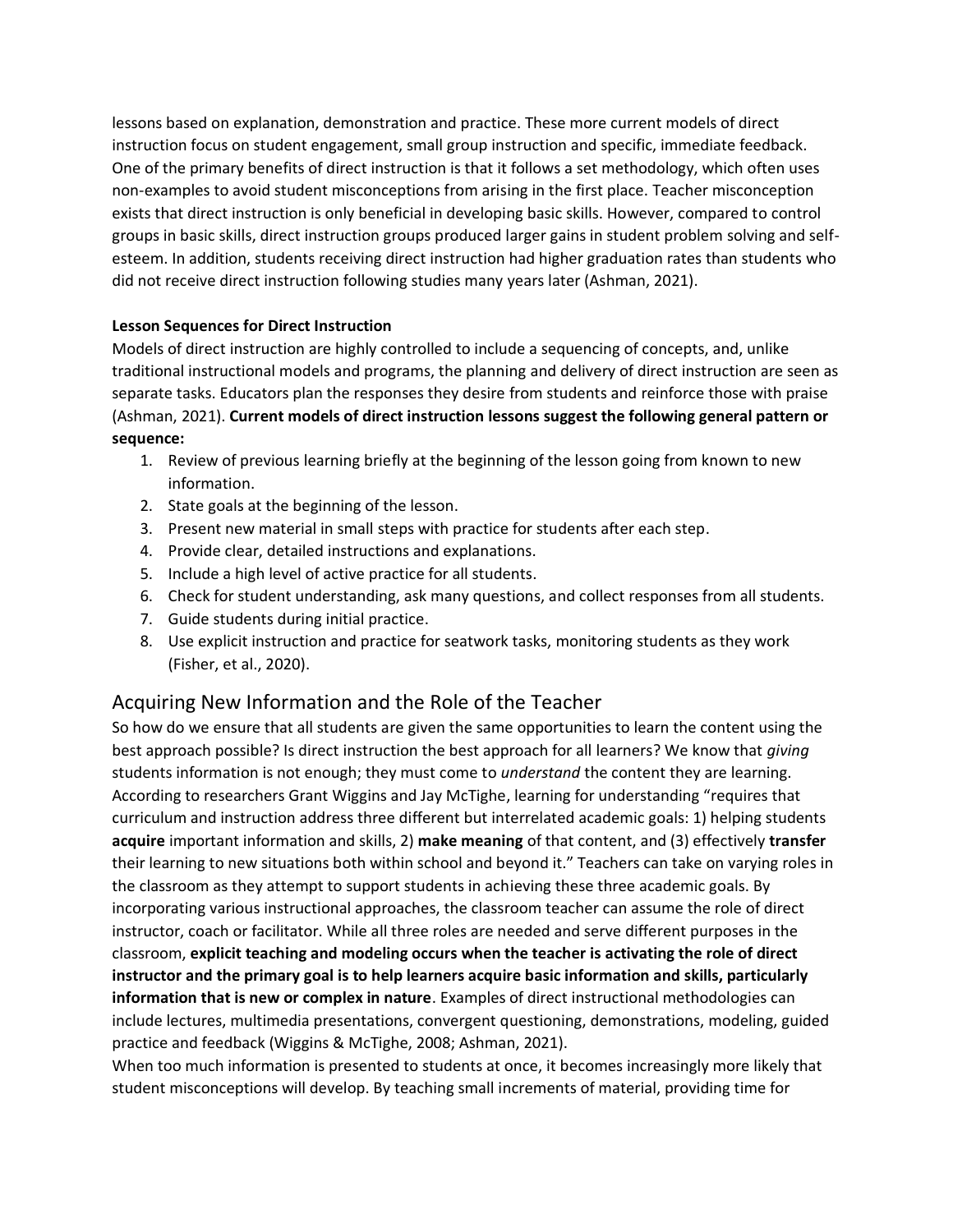guided practice and then checking for student understanding, teachers are able to limit the number of misconceptions that students develop (Rosenshine, 2012). While **direct instruction is not necessary for all instructional lessons**, author Greg Ashman suggests there is no other instructional approach in the field that has been found to better help students acquire new or complex content information and skills (Ashman, 2021).

So, what does direct instruction look like in today's classrooms? Some educators tend to visualize direct instruction as lecture-oriented, teacher-centered presentations; however, this image is antiquated and far from accurate. Direct instruction allows teachers to flexibly accommodate the needs of lower and higher performing students by providing teachers autonomy to choose feedback through wording and examples that best match students' responses. The focus of direct instruction lessons is not on *how* to present skills and concepts to students, but rather on what students know, don't know and where they need additional support. In most cases, direct instruction is presented to students in small, homogenous flexible groups where instruction is individualized and adjustments within and between groups are made weekly based on analysis of ongoing student formative assessment evidence (Stockard, et al., 2018).

According to Robert Marzano (2017), direct instruction is most effective when it contains the following elements:

**Element #1: Chunking Content** - New information is best presented in small, incremental and digestible amounts called chunks (Marzano, 2017). **Chunking helps to move information from long-term memory into our working memory so we can manipulate it (Ashman, 2021).** Moving content information by chunks helps in making more efficient use of short-term memory and helps to avoid information overload (Gazith, 2021). When teachers chunk content, they present information and stop at natural breaks for students to process and reflect. When presenting new, declarative knowledge, the chunks are made up of details that logically go together. Steps in a process are chunked together when presenting new procedural knowledge. Pre-assessment data is crucial here because when students demonstrate that they already know about specific content, the chunks presented to them can be larger; the less they know about content the smaller the chunks should be (Marzano, 2017).

**Element #2: Processing Content** - When learning is paused for the processing of new information to occur, students need to be engaged in strategies that help to facilitate deeper understanding of that content in intentionally planned and structured ways. Doing so ensures that students are engaging with the content at the depth and rigor intended within the *Kentucky Academic Standards (KAS)* and in a way that augments individual students' thinking. The table below provides a few example strategies teachers could use to facilitate processing content with students. Regardless of which strategy is selected, it is important that teachers consider selecting a strategy which allows learners to *actively* engage in the content and clearly articulate the learning goals and success criteria (Marzano, 2017).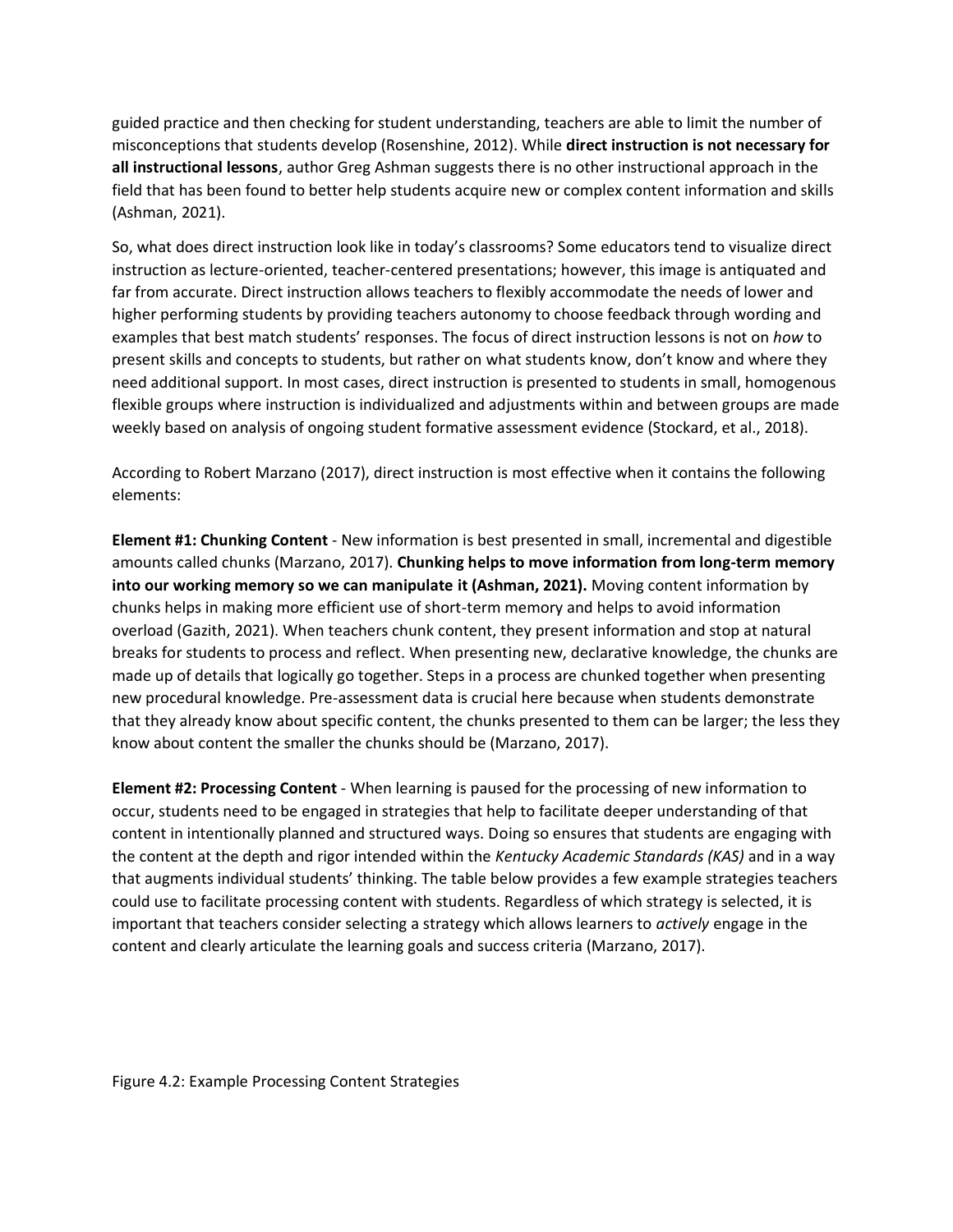| <b>Strategy</b>                         | <b>Description</b>                                                                                                                                                                                                                                                                                                                                                                                                            |
|-----------------------------------------|-------------------------------------------------------------------------------------------------------------------------------------------------------------------------------------------------------------------------------------------------------------------------------------------------------------------------------------------------------------------------------------------------------------------------------|
| <b>Thinking Hats</b>                    | The teacher asks students to process new information by imagining themselves<br>wearing any one of six different-colored thinking hats. Each hat represents a<br>different perspective: white hat (neutral/objective perspective), yellow (optimistic),<br>red (emotional), black (careful/cautious), green (creative) and blue (organizational<br>perspectives).                                                             |
| Collaborative<br>Processing             | Students are asked to meet in small groups to summarize the information he/she<br>just presented, ask clarifying questions and make predictions about upcoming<br>information.                                                                                                                                                                                                                                                |
| Jigsaw<br>Cooperative<br>Learning       | The teacher organizes students in teams of equal size based on the number of<br>categories there are in the content (four categories = four team members). Each<br>team member is assigned a content category piece to become an "expert" on and<br>present that content information to the remaining members of the group.                                                                                                   |
| Concept<br>Attainment                   | Students are asked to identify, compare and contrast examples and nonexamples<br>of a concept.                                                                                                                                                                                                                                                                                                                                |
| Think-Pair-<br>Share                    | Students are asked to think critically about a question, pair up with a classmate to<br>come to a consensus on their answer to that question, and then share their<br>response with other groups or the class as a whole.                                                                                                                                                                                                     |
| Scripted<br>Cooperative<br><b>Dyads</b> | When presented new content students take notes about the main idea and key<br>details. Students are broken into groups of two and students are assigned the role<br>of "recaller" or "listener." The "recaller" summarizes content without looking at his<br>or her notes, while the "listener" adds missing information and corrects any errors<br>in the "recaller's" summary. Students switch roles during the next chunk. |

\* Adapted from content in *The New Art and Science of Teaching* (Marzano, 2017).

**Element #3: Recording and Representing Content** - This element of direct instruction allows students to record and present the content from what was learned in the lesson. This element allows students **choice** in demonstrating their understanding of new content in **personally meaningful** ways. Students may choose to demonstrate the content using spoken language, written form or a combination of both. Linguistic representations involve the use of language (i.e., written summaries or word webs), whereas nonlinguistic representations depict content in a nonlinguistic form (i.e., dramatic enactments or pictorial models) (Marzano, 2017).

**Element #4: Planning** - Direct instruction is effective when teachers address the following considerations throughout their planning process (Marzano, 2017):

- Is the content of my lesson important enough to warrant the time involved in a direct instruction lesson?
- How can I intentionally design and deliver direct instruction lessons that help students understand which parts are important? How do those parts fit together?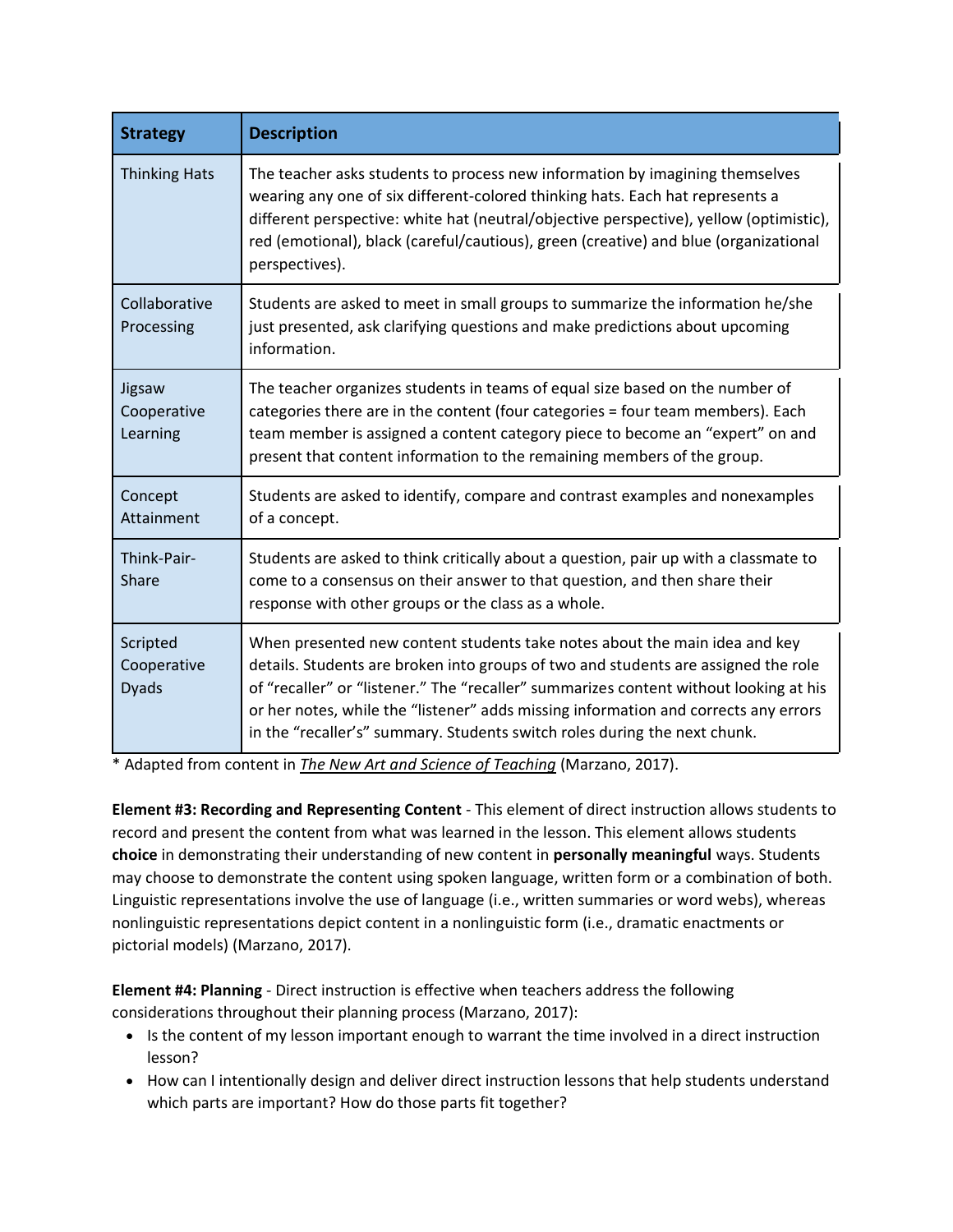- How can I chunk the new content into smaller, more manageable bites of information?
- How can I help students process individual chunks and the content as a whole?
- How can I strategically select strategies to help students record and represent their knowledge?

# Scaffolding

The concept of **scaffolding** was first introduced in 1976 by Jerome Bruner as "a process that helps a learner to solve a task or achieve a goal that would be beyond his unassisted efforts" (Wood, et. al., 1976). Scaffolds are a temporary support and form of guided practice used to assist a learner when faced with difficult problems, concepts or tasks. As students become more independent, scaffolds are often withdrawn to prevent the learner from becoming overly reliant on them. Examples of scaffolding tools may include cue cards, checklists or completed task models (Rosenshine, 2012).

One essential form of scaffolding is prompting. **Prompting** can help students access and apply prior learning as a bridge to new learning and moves beyond surface level understanding because it often forces students to apply what they have learned previously to a new learning situation. Prompting may take the form of a reminder, a strong hint, a clue or question and should always be followed by adequate wait time. Prompting is most effective when the teacher has a clear picture of where individual students are along a learning progression in order to formulate a prompt that will successfully bridge to new learning (e.g., moving students up to the next stage along their learning progression) (Fisher, et al., 2021).

**Thinking aloud** is another form of scaffolding that teachers may use as an instructional model of support for students. Thinking aloud is a way for teachers or learners to verbalize thought processes out loud and provide novice learners with an expert model by allowing thinking to be made visible. By verbalizing learners' thought processes out loud, teachers are able to model thinking that would otherwise be hidden. Asking students to think aloud while solving a problem can help teachers to quickly identify and address student misconceptions by making continual adjustments in their instructional practices (Rosenshine, 2012).

## **Phases of Teacher Scaffolding**

According to Barak Rosenshine's research (2012), to assist students in efficiently learning challenging problems, content or tasks, there needs to be a series of phases that students move throughout when scaffolded by their teacher. These phases of teacher scaffolding along with their descriptions are listed in table 4.3 below. Each phase incorporates the scaffolding forms of prompting and thinking aloud mentioned previously by utilizing a gradual release of responsibility model whereby the ultimate goal is to achieve student independence as learners. **Throughout these phases, the level of teacher support in scaffolding is decreased as the cognitive load on students increases.** Because complex content requires a greater amount of cognitive load for students to process, teachers must start with explicit instruction where teacher supports are greater and student responsibility is low. As students demonstrate increased understanding of the intended learning outcomes, teachers are able to adjust their instructional supports by decreasing the amount of scaffolding they provide to students. While there is flexibility in the order in which teachers may enter into or move throughout the phases (such as beginning with a "you do it together" approach to promote inquiry and problem solving), teachers should intentionally plan for each phase of scaffolding until students reach the final phase, independent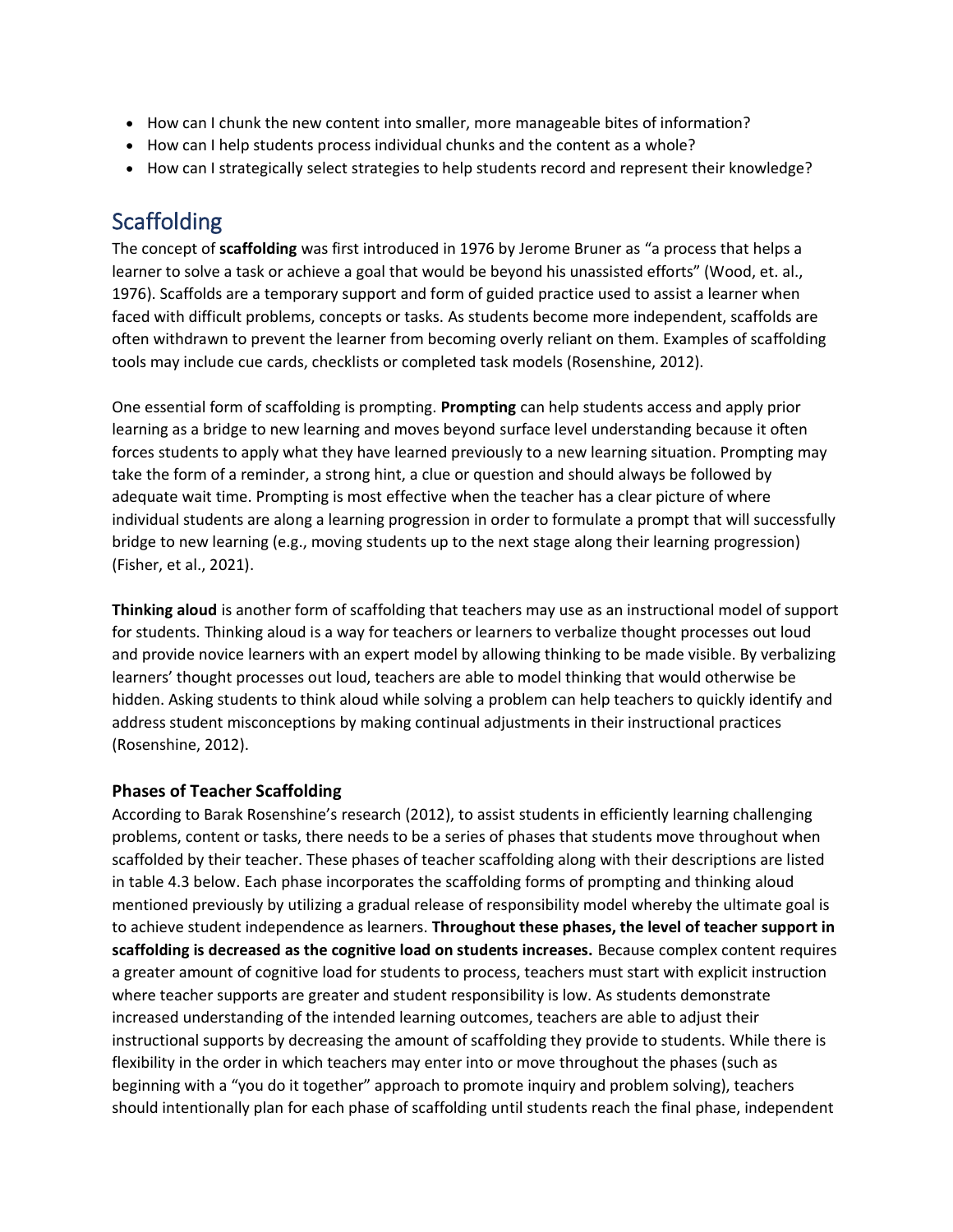practice, and can demonstrate understanding in new learning situations and contexts (transfer) (Rosenshine, 2012; Pearson & Gallagher, 1983; Fisher & Frey, 2008).

| <b>Amount</b><br>of<br><b>Student</b><br><b>Cognitive</b><br>Load | <b>Phase of</b><br><b>Scaffolding</b>                  | <b>Student or</b><br><b>Teacher</b><br><b>Grouping</b> | <b>Description &amp; Examples</b>                                                                                                                                                                                                                                                                                             |
|-------------------------------------------------------------------|--------------------------------------------------------|--------------------------------------------------------|-------------------------------------------------------------------------------------------------------------------------------------------------------------------------------------------------------------------------------------------------------------------------------------------------------------------------------|
| Low<br>Cognitive<br>Load                                          | <b>Explicit</b><br><b>Instruction</b><br>"I Do It"     | Teacher +<br>Student(s)                                | Teachers do (or demonstrate) as students observe.<br>Teachers present content using direct instruction with<br>worked samples, worked examples or think-alouds. In this<br>phase, teacher responsibility is highest.                                                                                                          |
| Mid-Low<br>Cognitive<br>Load                                      | Guided<br><b>Instruction</b><br>"We Do It"             | Small<br>Group of<br><b>Students</b>                   | Students and teachers do it together; Shared reading,<br>writing and thinking; Think-alongs/alouds can be utilized<br>by students and/or the teacher.                                                                                                                                                                         |
| Mid-High<br>Cognitive<br>Load                                     | Guided<br><b>Practice</b><br>"You Do It<br>Together"   | Student<br>Triads or<br>Pairs                          | Student pairs or triads do it together as the teacher<br>supports; Paired reading, writing and thinking; Think-<br>alouds/think-alongs can be utilized by the students.<br>Provides learners with the review and elaboration needed<br>to become fluent and involves the same content material<br>used in Guided Instruction. |
| High<br>Cognitive<br>Load                                         | Independent<br><b>Practice</b><br>"You Do It<br>Alone" | Individual<br>Student                                  | Students do as the teacher watches. Students are close to<br>mastering the content on their own without scaffolded<br>assistance from the teacher. In this phase, teacher<br>responsibility is lowest.                                                                                                                        |

Table 4.3: Phases of Teacher Scaffolding

\*Created from research by Rosenshine, 2012; Almasi, 2012; Pearson & Gallagher, 1983; Fisher & Frey, 2008.

# Modeling

As mentioned earlier, modeling\* is a deliberate and purposeful instructional strategy in which the teacher demonstrates a new concept or approach to learning and students learn by observing. **Modeling describes the scaffolding process whereby students learn or acquire new information, skills or behaviors through observation, rather than through trial-and-error or student practice (See figure 4.1 above).** Deliberate, purposeful modeling is a powerful instructional strategy which makes learning visible by verbalizing the teacher's reasoning out loud, explicitly narrating thinking during a problemsolving process as they demonstrate a specific skill. Many initial metacognitive and self-regulatory skills needed for students to be successful as learners begin at a young age through observation and modeling (Salisu, 2014).

Modeling often involves a gradual transfer of responsibility from teacher to student as students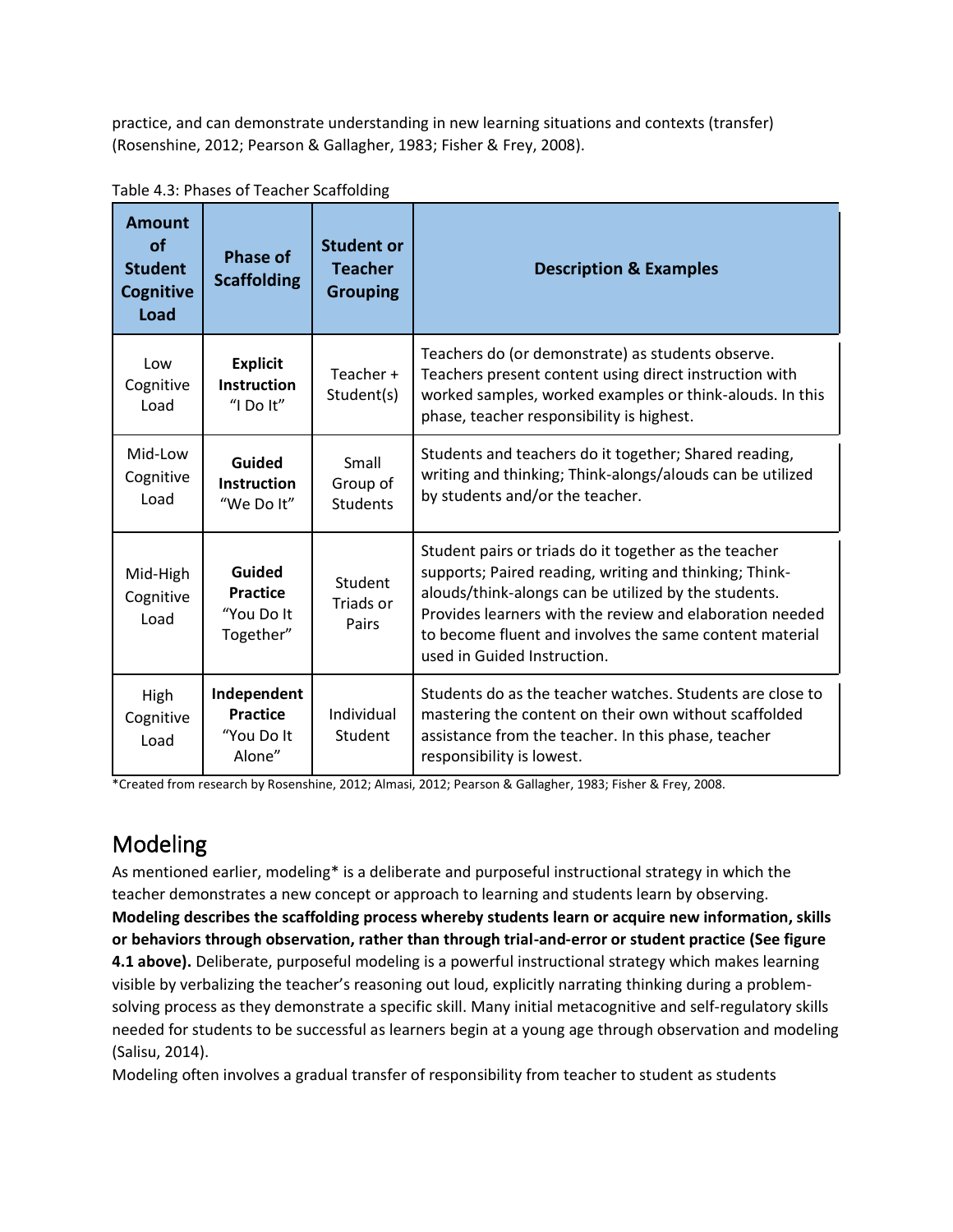become familiar with the concepts, skills or behaviors being demonstrated. Effective teachers of explicit instruction revisit previous learning, present new material in short steps with lots of practice, continually check for understanding, guide students through shared practice and move students into a period of independent practice (Ashman, 2021). This gradual transfer of responsibility is often referred to as the **Gradual Release of Responsibility Model (GRR)** and purposefully shifts the cognitive load from the teacher as a model to the joint responsibility of teacher and learner; whereby at the end of the process, students are ultimately able to independently practice and apply what they have learned (Pearson & Gallagher, 1983). In fact, explicit teaching is defined by researcher Barak Rosenshine as a "whole system of gradual transfer from teacher to student" (Sherrington, 2019).

\*Note: The Modeling Cycle in the *Kentucky Academic Standards for Mathematics* is essential in providing opportunities for students to reason and problem solve. In the course of a student's mathematics education, the word "model" is used in a variety of ways. Several of these, such as manipulatives, demonstration, role modeling and conceptual models of mathematics are valuable tools for teaching and learning; however, these examples are different from the practice of mathematical modeling.

# Cognitive Load and Working Memory: Why is Modeling Needed?

When adults join a gym, having a coach there to teach them how to use the equipment, demonstrating how to conduct various exercises and offering feedback along the way is one of the most efficient ways to learn. When an expert is unavailable to coach, humans often resort to trial and error (discovery learning) or imitation through watching or listening to others. People imitate by repeating another person's words or copying experts' actions. Teaching others through demonstration and imitation has most likely been common practice since the evolution of humankind.

Imitation works well for simple tasks but is less effective for complex ones. For example, in trying to learn how to play the piano, imitating a concert pianist would not be an effective or efficient means. Instead, explicit instruction in scales and musical notation through a gradual increase in the complexity of the pieces being learned (easy to hard) would prove more effective. This strategy is referred to as a **bottom-up approach** to learning.

A bottom-up approach "involves breaking expert performance down into small components and teaching these first before reintegrating them." In a school setting, students are in essence asked to imitate scientists (including political scientists, economists, geographers and historians), mathematicians or writers. Educators "constantly reinvent the idea of learning a complex task by imitating the performance of experts" because teachers often consider it to be more authentic. Complex academic learning is best taught through a bottom-up approach. Teachers start with a product in mind because they want to see the learning as purposeful rather than inauthentic skills taught in isolation (Ashman, 2021).

On the contrary, a **top-down approach** seeks to emulate the behaviors of experts in hopes of becoming more expert yourself. Top-down approaches exist because some teachers operate on the premise that authentic, real-world projects will motivate students to want to learn (i.e., designing a website). While project-based learning experiences have proven to be motivating for some students, **teachers often**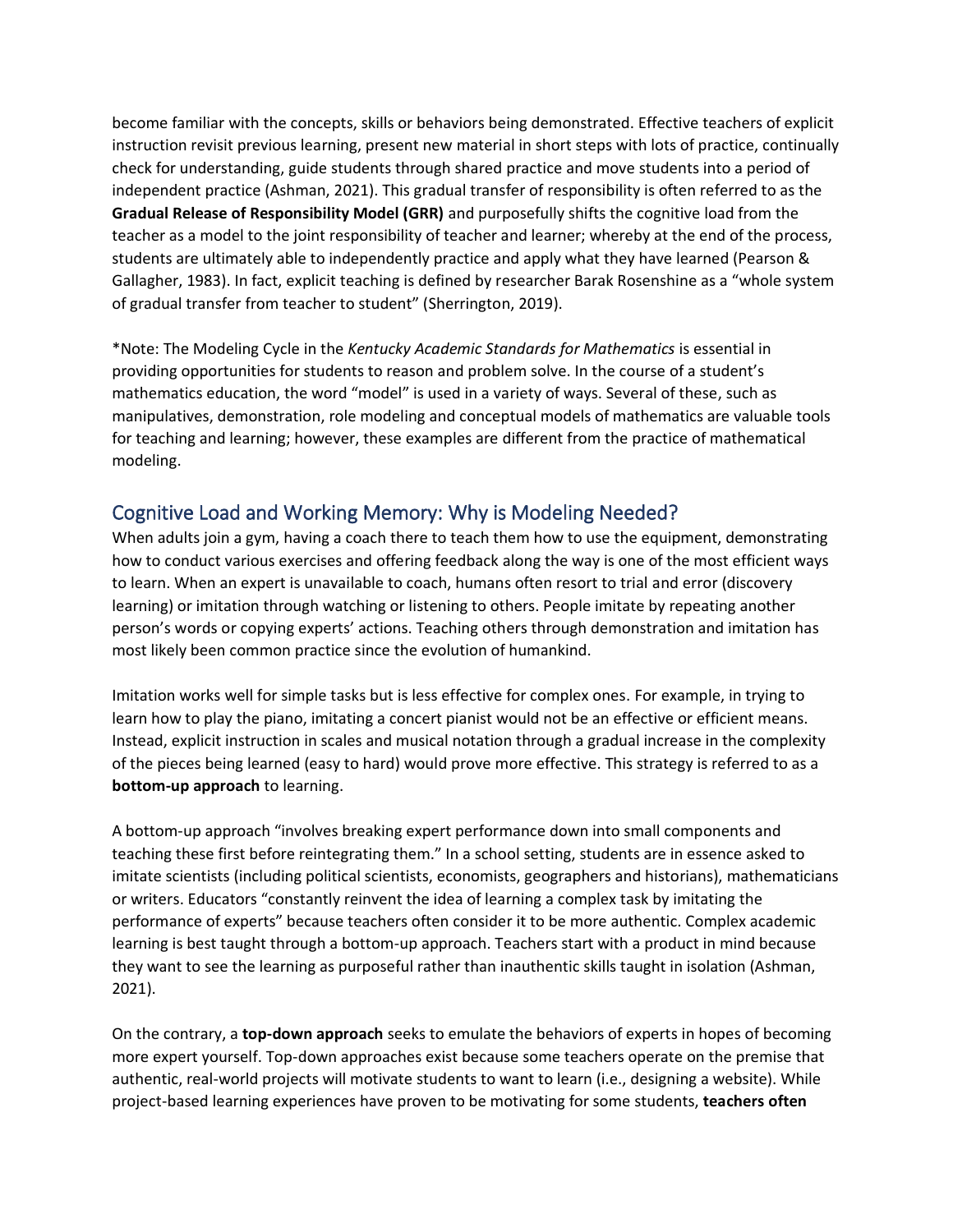**underestimate all of the steps needed to complete a complex task because they fail to think through where students are in their learning journey and the steps students need to understand to get there.** What if the computer science student cannot use a desktop computer? If not, then a bottom-up approach would need to be implemented to explicitly teach the student in smaller, more immediate objectives (i.e., how to use a mouse, power and log on to the computer, access the internet, or locate information via a browser). While website design contains skills that are observable (i.e., inserting hyperlinks) many of the skills associated with expert performance in academic subjects are latent, cognitive skills that cannot be observed. These skills are often neglected because they involve thinking that is not visible; it occurs within students' minds (Ashman, 2021).

**Cognitive load** refers to the number of items to be processed in working memory (Ashman, 2021). Learning cognitively demanding knowledge and skills by mimicking the behavior of experts (as in a topdown approach) is fundamentally flawed because experts learn more from solving problems; they already have mental maps of solution methods in their working memory (Sweller & Sweller, 2006). Working memory where information is processed can only handle a few bits of new information at once. Too much new information swamps working memory and may be confusing to students because their working memory may not be able to process the additional information. This is why a bottom-up approach to learning is most effective when presenting students with new or complex content since the material is often easier to "digest" when chunked into smaller, more manageable pieces (Rosenshine, 2012; Marzano, 2017).

Effective teachers present material in small amounts and support students as they practice by dividing information into small steps with modeling/practice at each step. Students need cognitive support to learn and solve new problems. **Modeling and thinking aloud while demonstrating how to solve a problem are examples of effective cognitive support.** For new information to be added to working memory, sufficient rehearsal needs to occur during guided practice. Teachers help to facilitate the rehearsal process when they ask students questions. Questioning requires students to process and rehearse new material. In order for this rehearsal to be effective, students need feedback to process new material and ensure they do not store misconceptions or partial information in working memory. Teaching small amounts of material followed by guided practice and checking for student understanding (formative assessment) can help to minimize misconceptions (Rosenshine, 2012).

## Forms of Modeling

Four primary forms of modeling include worked examples, work samples, think-alouds and think-alongs. **Worked examples** are "a step-by-step demonstration of how to perform a task or how to solve a problem," which may be used in any content area, but are most commonly applied in mathematics, science or writing where numerical or written problem solving are frequently found (Fisher, et al., 2020; Rosenshine, 2012). Worked examples have an effect size of 0.37 (Hattie, 2012) and can ignite student thinking as they try to determine why the teacher or person solving the problem made the step-by-step decisions along the way. Teachers may decide to provide students with incorrect worked examples to see if students can find the step or steps that contain errors. By sharing their thinking aloud while problem solving, students are able to use and incorporate those mental models into their own practices (Ashman, 2021; Fisher, et al., 2020).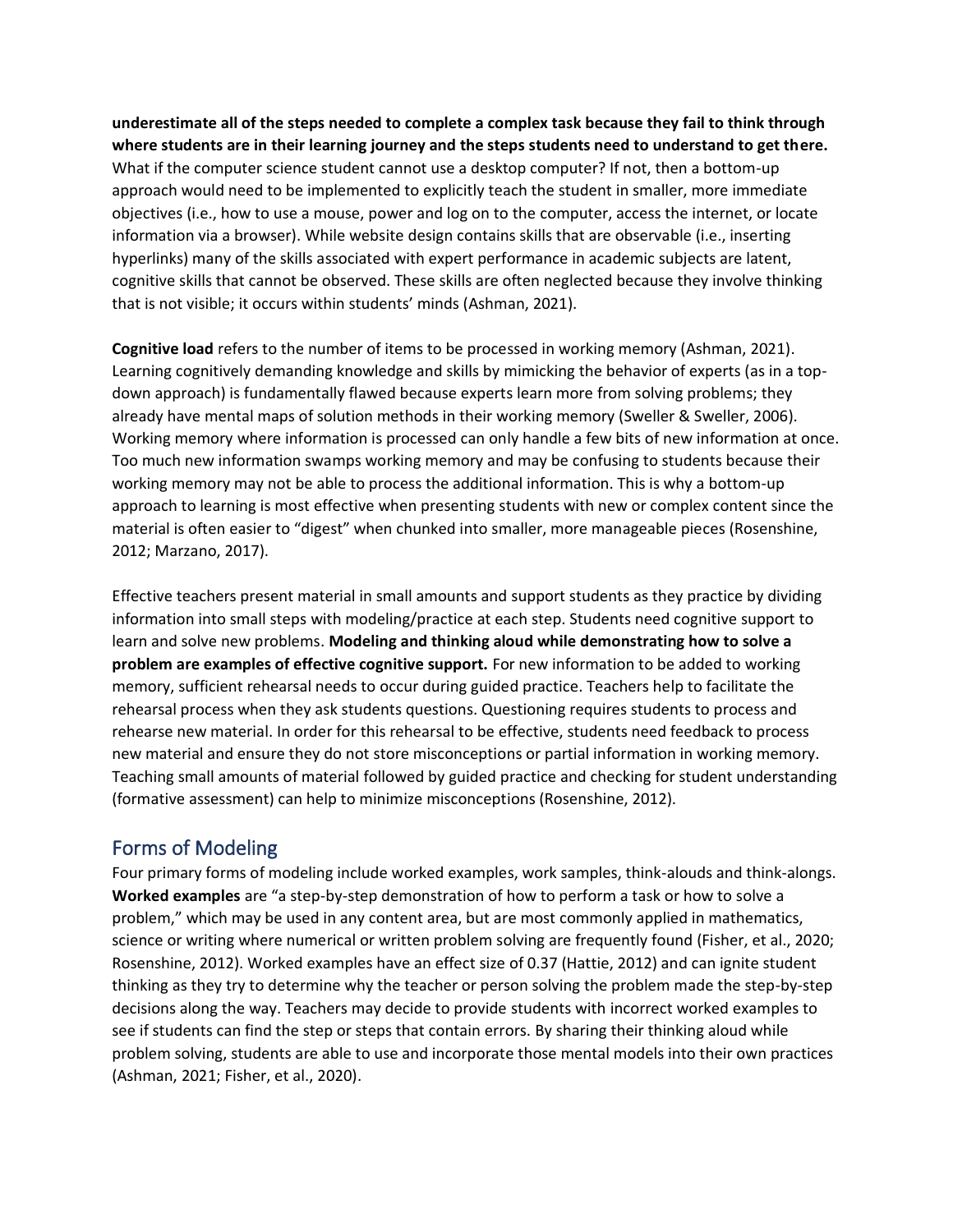Research by John Sweller (2019) indicates that students who were given worked examples to study following explicit instruction in how to solve a problem, outperformed students who were merely given the problem to solve. Using worked examples helps to reduce students' cognitive load as students are able to focus their attention on the most important lesson components. This can create a "expertise reversal effect" as students start listening to explicit instruction and dialogue from the teacher and internalize and convert that same language into their longer-term memory. Hearing the problem solving of the teacher and reducing redundant parts, gets at the heart of the gradual release of responsibility from the teacher (Fisher, et al., 2020).

**Work samples** are artifacts which help students to arrive at shared descriptors of quality and to allow them to see how the work could look. These artifacts offer a standard for all other work to be measured against. They differ from worked examples in that work examples are more about the process and thinking involved than the completed product. Work samples provide students with a benchmark for their end product and can be students' own work, peers' work or students' work from other classes (Hoffer, 2020).

#### **Think-Alouds vs. Think-Alongs**

Think-alouds share the inner workings of teachers' brains as they process information aloud, making their invisible thinking visible. Think-alongs ensure that students are at the center of this engagement process by following an intentionally planned sequence of steps using "I" statements to increase clarity for students and ignite empathetic listening. In essence, think-alongs invite students along in the thinking process. By using "I" statements, students are invited into the thinking process in ways that second-person directives do not. The table below provides a planning structure for think-alongs as well as some practical "I" statement language examples for each (Fisher, et al., 2020):

| Component               | "I" Statement Language Examples or Places in the Text                          |
|-------------------------|--------------------------------------------------------------------------------|
| Name the strategy,      | "I am going to think out loud about how I noticed metaphors being used in      |
| skill or task.          | this passage."                                                                 |
| State the purpose of    | "I know that good writers will often include metaphors as a literary device in |
| the strategy, skill or  | their writing to emphasize a theme or symbolic message or to help make their   |
| task.                   | writing more interesting to the reader."                                       |
| <b>Explain when the</b> | "The first thing that got me noticing that there were going to be metaphors    |
| strategy or skill is    | coming was in the second line of the first paragraph when the author states,   |
| used.                   | "Lisa's suggestion was just a Band-Aid for the problem.""                      |
| Use analogies to link   | "It's like when I heard someone say their brother's room is a pigsty. His      |
| prior knowledge to      | brother's room is not really a pigsty; that person was trying to communicate   |
| new learning.           | the message that his room was extremely messy."                                |
| Demonstrate how         | "I'm going to show you the metaphors I saw in the first paragraph. First he    |
| the skill, strategy or  | says, 'Lisa's suggestion was just a Band-Aid for the problem' Then he says,    |
| task is completed.      | 'Her voice was like thunder.' At the end of the paragraph he says, 'Her        |

#### Figure 4.4: Think-Along Planning Tool with Examples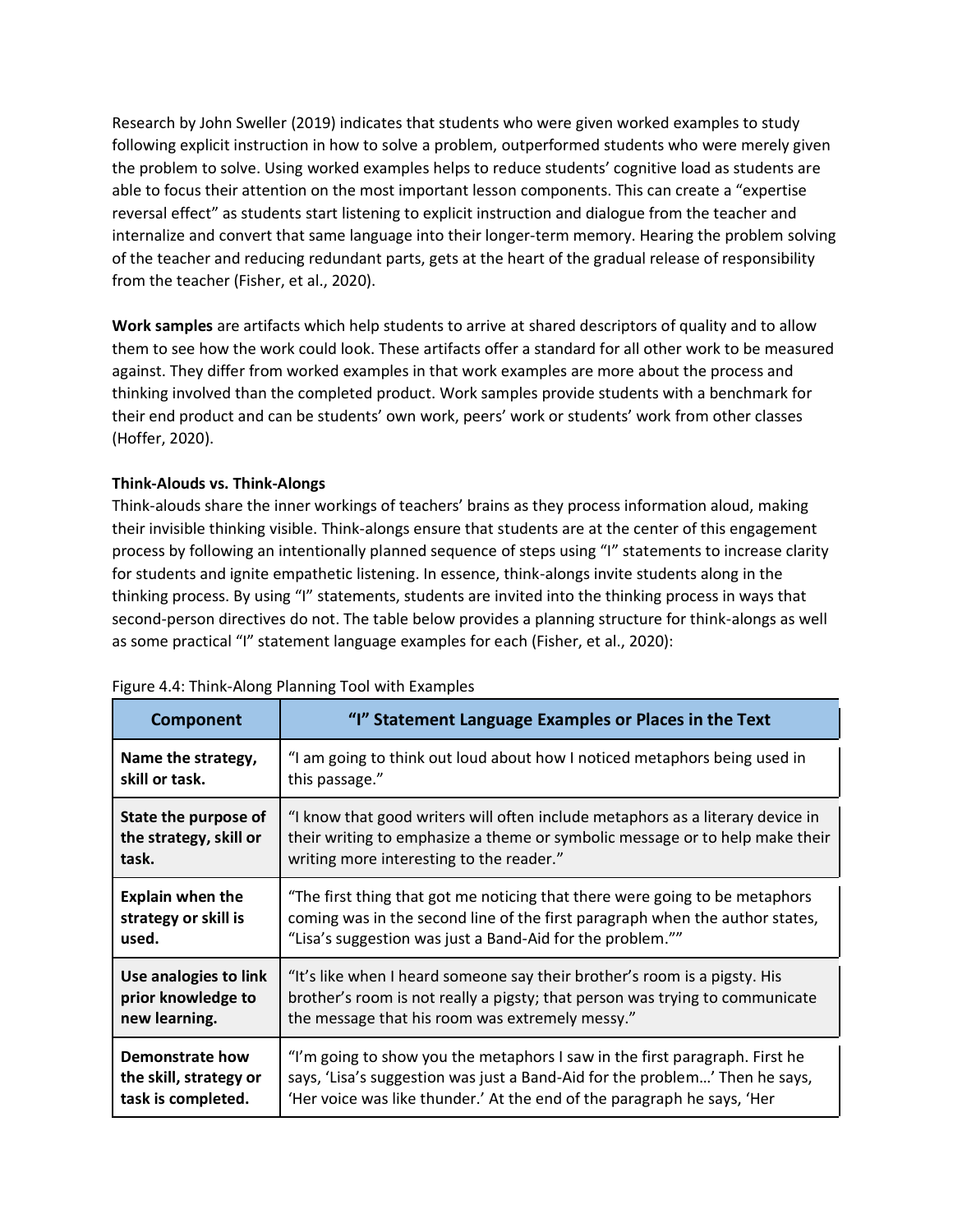| Component                             | "I" Statement Language Examples or Places in the Text                                                                                                                                                                                                   |
|---------------------------------------|---------------------------------------------------------------------------------------------------------------------------------------------------------------------------------------------------------------------------------------------------------|
|                                       | message was as clear as mud. Three times in that paragraph the author is<br>using metaphors to describe how Lisa is communicating to them in a loud, yet<br>unclear way."                                                                               |
| Alert learners of<br>errors to avoid. | "As a writer I can use metaphors to compare two unlike things effectively in<br>my writing and really grab the reader's attention, but I have to be careful that<br>I am choosing metaphors that match the message I am trying to send."                |
| Assess use of the<br>skill.           | "I'm going to make a note in the margin where I noticed metaphors and jot<br>down what message I think the author is trying to send here. I want to be able<br>to look back and see if this message continues throughout the text or if it<br>changes." |

\*Created based on content in *The Distance Learning Playbook, Grades K-12* (Fisher, et. al., 2020).

By providing prompts, modeling use of those prompts and guiding students as they develop independence, teachers are able to convey many of the skills taught in classrooms (Rosenshine, 2012). Teachers and learners may choose to incorporate the following modeling moves to deepen student understanding:

- Demonstrating processes integral to learners' independence;
- Modeling precise academic language to help facilitate learners' discourse; or
- Thinking aloud, modeling or demonstrating one or more specific strategies to support metacognition (Hoffer, 2020).

Within the structure of a workshop, modeling and/or thinking aloud to better prepare students for their work in guided/independent practice often occurs within the mini lesson (also known as the crafting portion of the lesson). Reflection or share time allows the teacher to model reflecting on use of the strategies within the lesson through think-alouds (Hoffer, 2020).

### **General Resources to Support Implementation of Evidence-Based Instructional Practice #3: Explicit Teaching and Modeling:**

### • [Model Curriculum Framework](https://education.ky.gov/curriculum/standards/kyacadstand/Documents/Model_Curriculum_Framework.pdf)

o **Balanced Assessment Section:** This section of the *Model Curriculum Framework* is designed to provide guidance on how teachers and leaders can implement a comprehensive, balanced system of assessments to ensure equitable, high-quality and reliable assessment practices**.** It focuses on developing an understanding of the formative assessment process and how strategies such as explicit teaching and modeling are used to drive the process as teachers interpret and act on evidence of student learning.

• [Evidence-Based Instructional Practices \(EBIPs\):](https://kystandards.org/standards-resources/pl-mods/evidence-based-instructional-practices-ebips/) This six-part professional learning series takes a closer look at what is meant by evidence-based instructional practices, as well as the importance of effective implementation, intentional planning and gathering evidence to determine the impact on student learning. This series will examine six evidence-based instructional practices teachers can use to support learners in reaching expectations within the *Kentucky Academic Standards* and the local curriculum through explicit teaching and modeling across disciplines.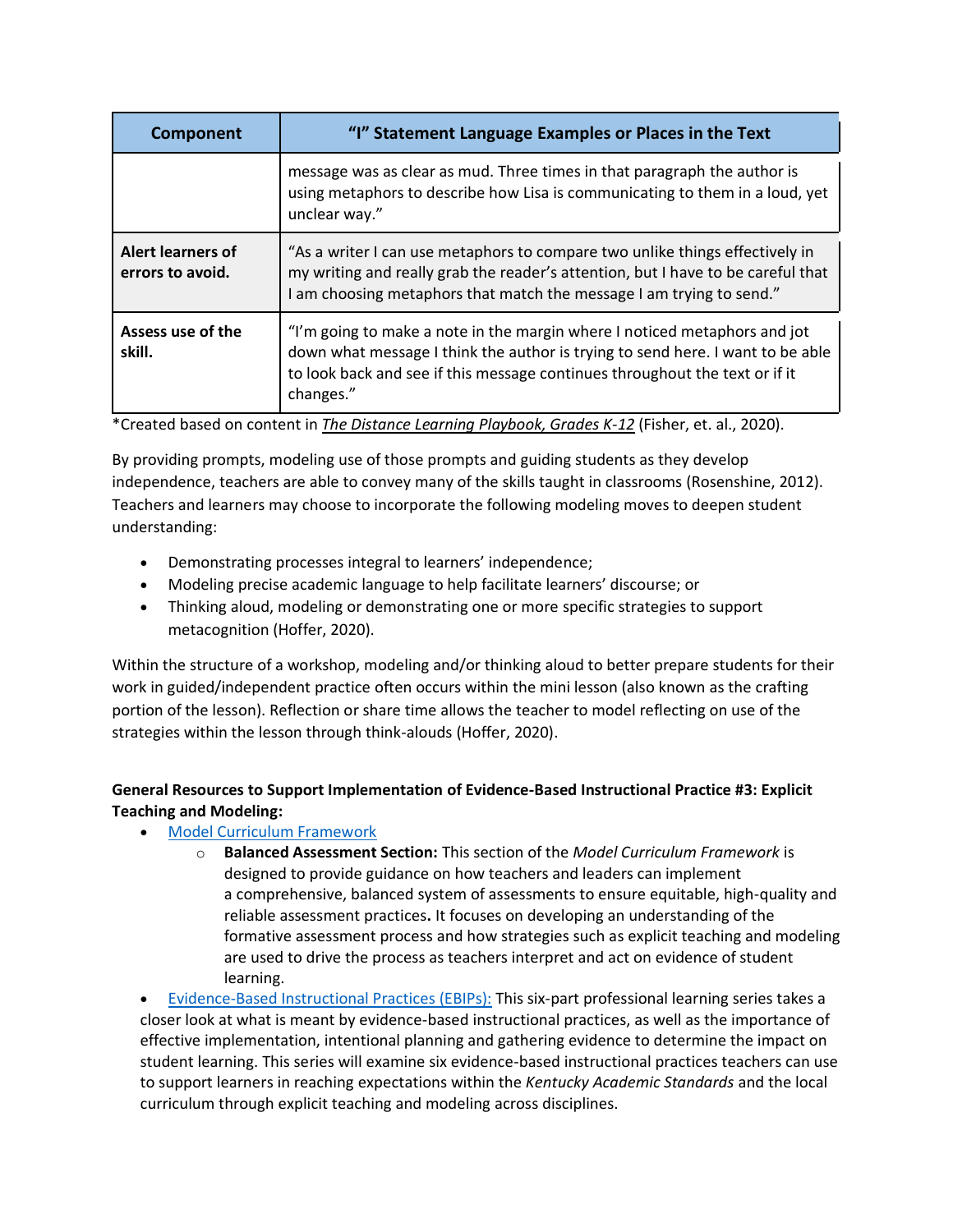#### **References**

Almasi, J. & Fullerton, S. (2012). *Teaching strategic processes in reading* (2nd ed.). New York: Guilford.

Ashman, G. (2021). *The power of explicit teaching and direct instruction.* Thousand Oaks, CA: Corwin.

August, D., & Shanahan, T. (2006). Developing literacy in second-language learners: Report of the National Literacy Panel on Language-Minority Children and Youth. Mahwah, NJ: Erlbaum. Retrieved from [http://www.cal.org/projects/archive/nlpreports/executive\\_summary.pdf](http://www.cal.org/projects/archive/nlpreports/executive_summary.pdf)

Fisher, D. & Frey, N. (2008). *Better learning through structured teaching: A framework for the gradual release of responsibility.* Alexandria, VA: ASCD.

Gazith, K. (2021). Teaching with purpose: How to thoughtfully implement evidence-based practices in your classroom. Bloomington, IN: Solution Tree Press.

Hattie, J., Bustamante, V., Almarode, J., Fisher, D., & Frey, N. (2021). *Great teaching by design.* Thousand Oaks, CA: Corwin Press.

Hoffer, W. (2020). *Phenomenal teaching: A guide for reflection and growth*. Portsmouth, NH: Heinemann.

Marzano, R. (2017). *The new art and science of teaching.* Bloomington, IN: Solution Tree Press.

Moore, S., Peyton, J., & Young, S. (2010). Evidence-based, student-centered instructional practices. <https://www.cal.org/caelanetwork/resources/studentcentered.html>

Rosenshine, B. (2012). Principles of instruction: Research-based strategies that all teachers should know. *American Educator*, 36(1): 12.

Salisu, A., & Ransom, E. (2014). The role of modeling towards impacting quality education. International Letters of Social and Humanistic Sciences, 32, 54-61. doi:10.18052/www.scipress.com/ILSHS.32.54 2

Schmoker, M. (2019). Focusing on the essentials. *Educational Leadership*, 77(1): 30-35.

Sherrington, T. (2019). *Rosenshine's principles in action*. Woodbridge: John Catt Educational.

Stockard, J., Wood, T., Coughlin, C., Khoury, C. & Rasplica, C. (2018). The effectiveness of direct instruction curricula: A meta-analysis of a half-century of research. *The Review of Education Research.*

Sweller, J. & Sweller, S. (2006). Natural information processing systems, *Evolutionary Psychology,* 4(1): 147470490600400135.

Sweller, J., Van Merrienboer, J. & Paas, F. (2019). Cognitive architecture and instructional design: 20 years later. *Educational Psychology Review*, 1-32.